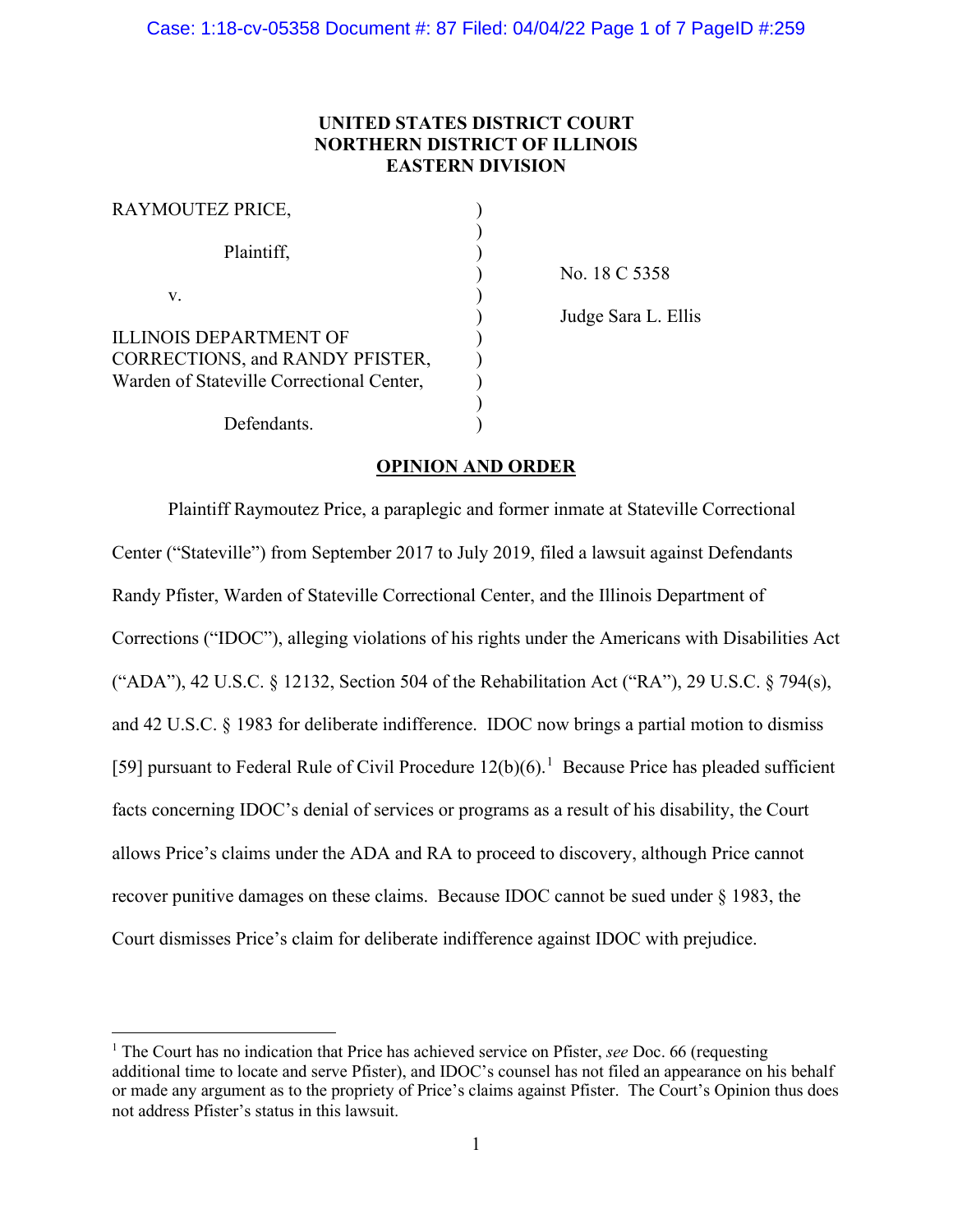### **BACKGROUND[2](#page-1-0)**

From approximately September 22, 2017 to July 8, 2019, Price was an inmate held at Stateville. Prior to his incarceration, on September 23, 2008, Price suffered a spinal injury, sustaining a T12 vertebrae facture that left him confined to a wheelchair. While at Stateville, Price's cell lacked an appropriate bed for a wheelchair-bound person, as the bed did not have a railing to prevent him from falling. He also did not have access to an appropriate shower with accessible chairs that could sustain his weight capacity, with the only available shower chair being one made of plastic. As a result, Price fell twice while taking a shower.

Furthermore, while incarcerated, Defendants provided Price with a wheelchair that had faulty brakes, rusty wheel bearings, and wheels that periodically came off. The defective wheelchair severely limited Price's mobility, which caused him to urinate and defecate on himself on several occasions. Staff also often ignored his requests for assistance or to provide him with the means to clean himself after he soiled himself. Price complained to Stateville staff and filed several grievances about the lack of handicap accessible accommodations but received no favorable responses.

## **LEGAL STANDARD**

A motion to dismiss under Rule 12(b)(6) challenges the sufficiency of the complaint, not its merits. Fed. R. Civ. P. 12(b)(6); *Gibson v. City of Chicago*, 910 F.2d 1510, 1520 (7th Cir. 1990). In considering a Rule 12(b)(6) motion, the Court accepts as true all well-pleaded facts in the plaintiff's complaint and draws all reasonable inferences from those facts in the plaintiff's favor. *Kubiak v. City of Chicago*, 810 F.3d 476, 480–81 (7th Cir. 2016). To survive a Rule

<span id="page-1-0"></span><sup>&</sup>lt;sup>2</sup> The Court takes the facts in the background section from Price's amended complaint and presumes them to be true for the purpose of resolving IDOC's motion to dismiss. *See Phillips v. Prudential Ins. Co. of Am.*, 714 F.3d 1017, 1019–20 (7th Cir. 2013).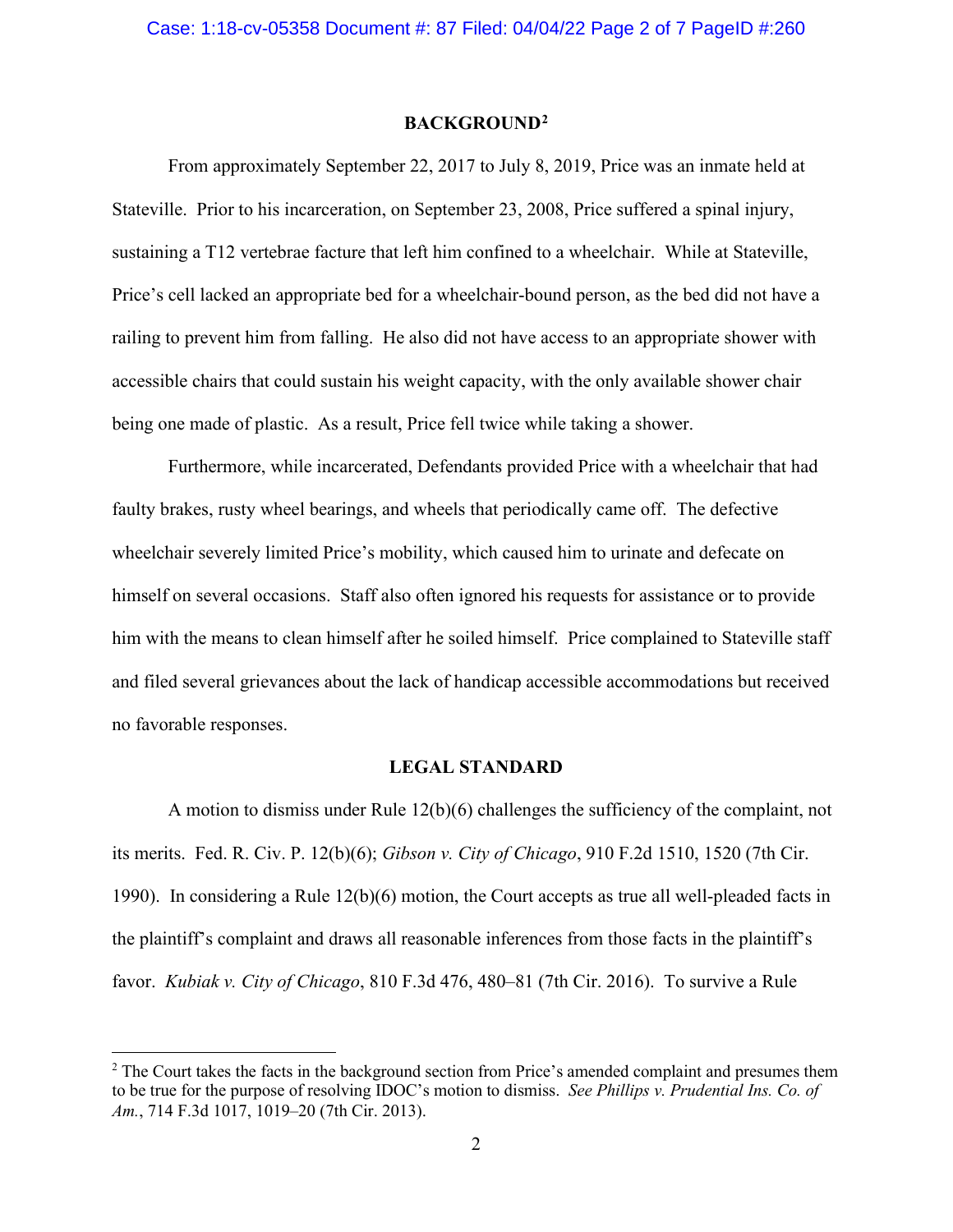# Case: 1:18-cv-05358 Document #: 87 Filed: 04/04/22 Page 3 of 7 PageID #:261

12(b)(6) motion, the complaint must assert a facially plausible claim and provide fair notice to the defendant of the claim's basis. *Ashcroft v. Iqbal*, 556 U.S. 662, 678 (2009); *Bell Atl. Corp. v. Twombly*, 550 U.S. 544, 555 (2007); *Adams v. City of Indianapolis*, 742 F.3d 720, 728–29 (7th Cir. 2014). A claim is facially plausible "when the plaintiff pleads factual content that allows the court to draw the reasonable inference that the defendant is liable for the misconduct alleged." *Iqbal*, 556 U.S. at 678.

#### **ANALYSIS**

# **I. ADA and RA Claims**

IDOC argues that Price's claims under the ADA and RA simply amount to disguised claims for deliberate indifference, which he cannot properly pursue under the ADA and RA. Because "[t]he standards under the ADA and [RA] are functionally identical," the Court considers both claims together. *Eby v. Okezie*, No. 19 C 8404, 2021 WL 4146882, at \*7 (N.D. Ill. Sept. 13, 2021) (citation omitted) (internal quotation marks omitted). To state a claim under Title II of the ADA, Price must allege (1) that "he is a qualified individual with a disability"; (2) that "he was denied the benefits of the services, programs, or activities of a public entity or otherwise subjected to discrimination by such an entity"; and (3) "that the denial or discrimination was by reason of his disability." *Wagoner v. Lemmon*, 778 F.3d 586, 592 (7th Cir. 2015) (citation omitted) (internal quotation marks omitted). Here, because Price is clearly a qualified individual with a disability—a wheelchair-bound paraplegic—the Court need only address whether Price sufficiently pleaded a denial of services or programs based on his disability.

First, Price argues that he properly pleaded the second element of an ADA or RA claim by alleging that he could not shower safely given the lack of an ADA accessible shower chair,

3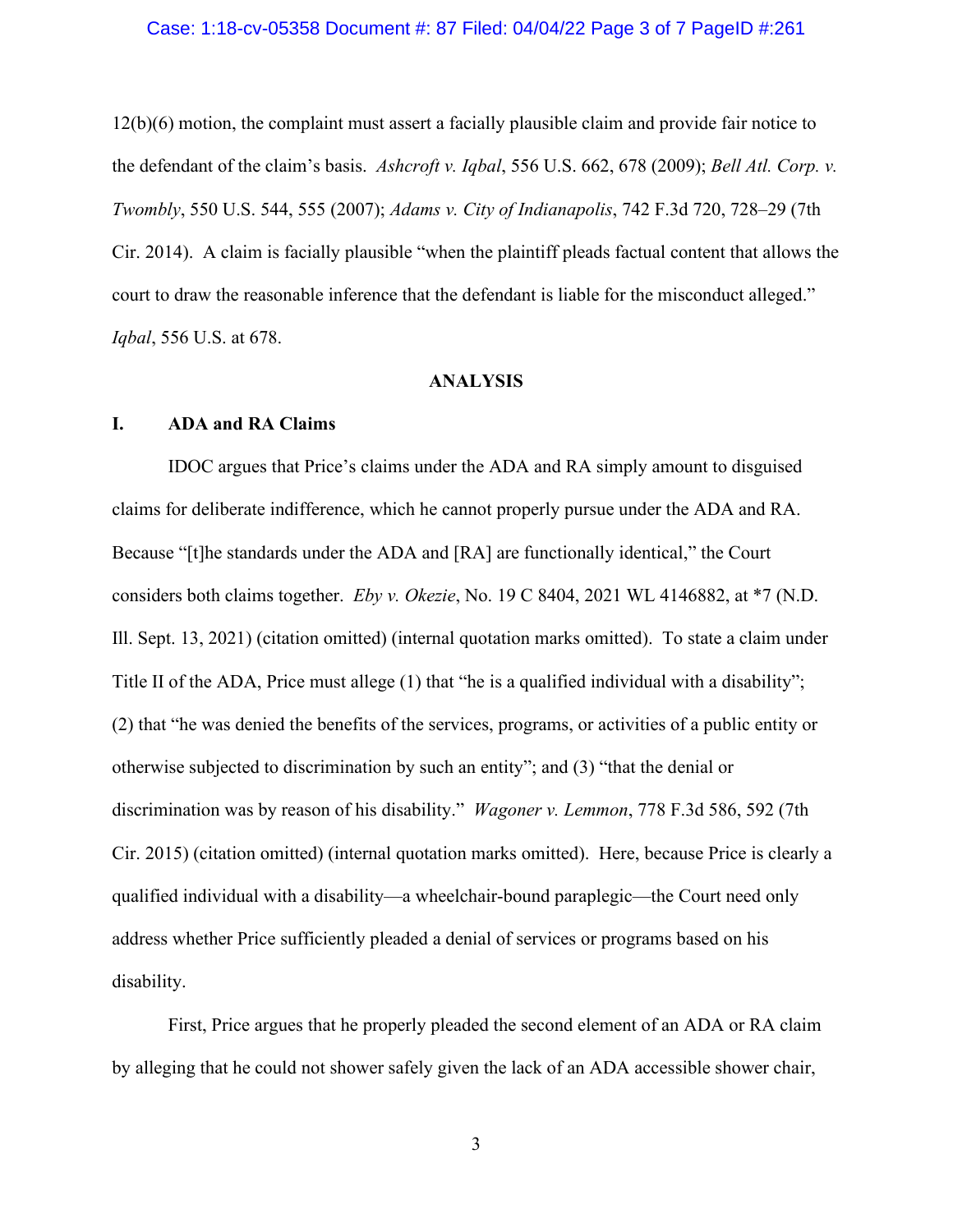# Case: 1:18-cv-05358 Document #: 87 Filed: 04/04/22 Page 4 of 7 PageID #:262

could not safely get in and out of bed because of a lack of guardrails, and could not use the restroom as other inmates due to the lack of a functioning wheelchair and staff assistance. "Refusing to make reasonable accommodations is tantamount to denying access; although the Rehabilitation Act does not expressly require accommodation, the Supreme Court has located a duty to accommodate in the statute generally." *Jaros v. Ill. Dep't of Corr.*, 684 F.3d 667, 672 (7th Cir. 2012) (citation omitted). And courts in this Circuit have recognized sleep- or bedrelated issues, as well as showers, as programs or activities at a prison under the RA. *Id.* ("Although incarceration is not a program or activity, the meals and showers made available to inmates are."); *Simmons v. Godinez*, No. 16 C 4501, 2017 WL 3568408, at \*6 (N.D. Ill. Aug. 16, 2017) ("[C]ourts in this Circuit have concluded that '[p]risons must provide beds for inmates, and this is arguably a service within the meaning of the ADA and/or [RA].'" (quoting *Rosario v. Wexford Health Care*, No. 15-cv-1008, 2015 WL 5935244, at \*3 (S.D. Ill. Oct. 13, 2015)); *Simmons v. Ill. Dep't of Corr.*, No. 14-cv-479, 2014 WL 2159000, at \*4 (S.D. Ill. May 23, 2014) ( "[I]f meals and showers are considered a 'program or activity' which must be accessible to disabled inmates under the RA, then the basic need for an adequately accessible bed may also be viewed as such.").

IDOC contends that Price's claims nonetheless fail because Price does not allege that non-disabled individuals received more favorable treatment, with all inmates instead facing the same circumstances of which he complains. IDOC maintains that, as in *Bryant v. Madigan*, Price only "complain[s] about incompetent treatment of his paraplegia," for which the ADA does not provide a remedy. 84 F.3d 246, 249 (7th Cir. 1996) ("The ADA does not create a remedy for medical malpractice."). In other words, IDOC argues that Price has not pleaded "an exclusion, denial, or differential treatment" because of his disability. *Miller v. Kozel*, No. 10 C 5381, 2010

4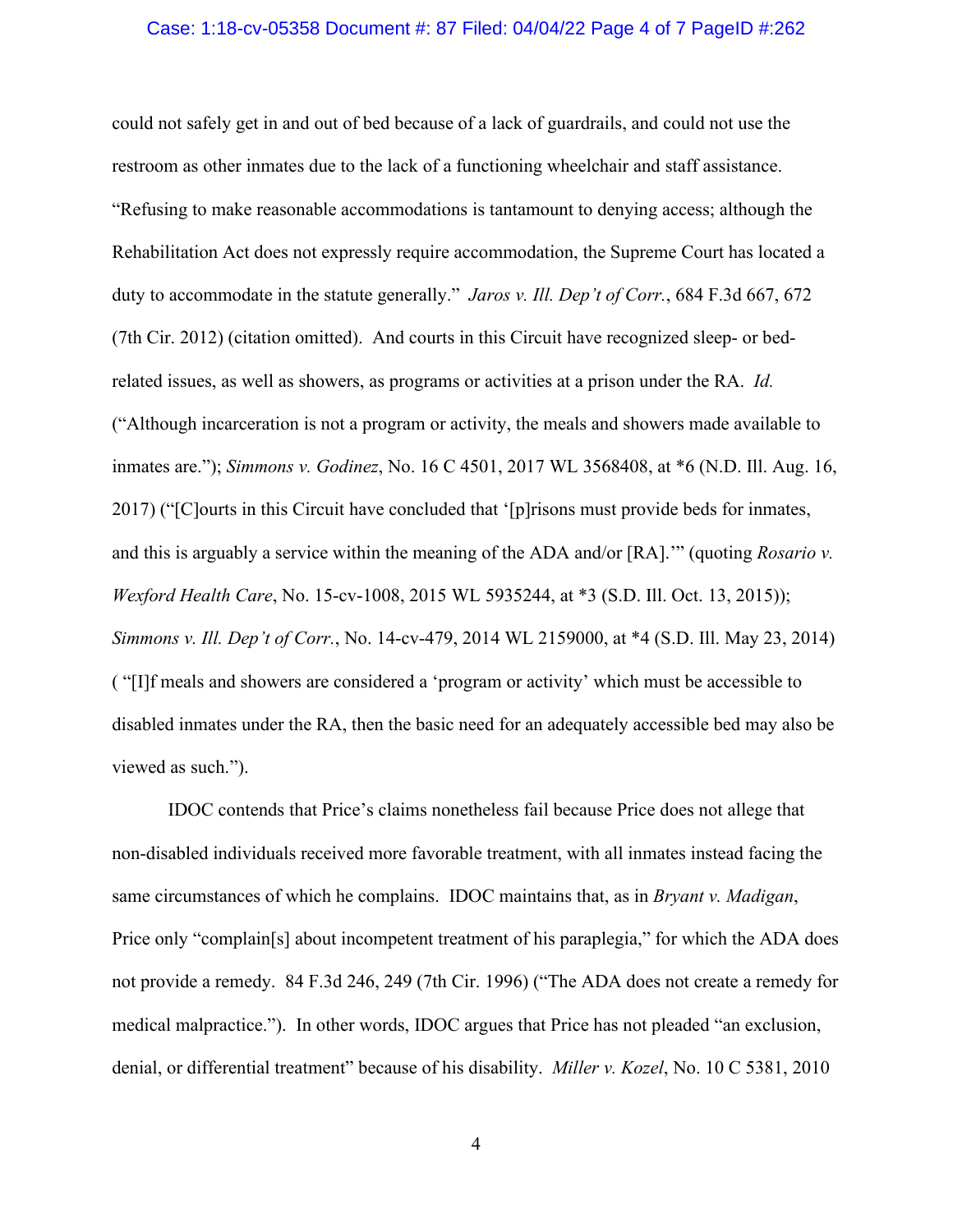WL 5060267, at \*5 (N.D. Ill. Dec. 6, 2010) (no ADA claim where the plaintiff did not allege that "other inmates were given a different bed or that Jamal was denied a different bed because of his mental illness"). But IDOC's argument ignores the fact that, with respect to his ADA and RA claims, Price focuses on IDOC's failure to provide him with needed accommodations, asserting that he cannot shower, use the toilet, or sleep in the same way as similarly situated non-disabled inmates. *See Jaros*, 684 F.3d at 672 ("The refusal to accommodate Jaros's disability kept him from accessing meals and showers on the same basis as other inmates."). Unlike in *Bryant*, Price's ADA and RA claims of failure to accommodate do not amount to "a disguised medical malpractice or inadequate medical treatment case," with his allegations of IDOC's failure to accommodate his disability instead "giving rise to the permissible inference that such failure constituted a denial of the benefits of the prison's services, programs, or activities." *Cotledge v. Dart*, No. 20-CV-2629, 2020 WL 7260798, at \*4 (N.D. Ill. Dec. 10, 2020). Thus, Price's allegations suffice at the pleading stage. *See Simmons*, 2017 WL 3568408, at \*2 ("Because Plaintiff sufficiently alleges that Wexford and IDOC failed to take steps that would allow Plaintiff to access a bed . . . the Court finds that Plaintiff has stated a plausible claim under the ADA and Rehabilitation Act at this early stage.").

Price also has sufficiently pleaded the third element of denial or discrimination by reason of his disability. Notably, Price asserts that, had he been able-bodied, he would have been able to shower, get in and out of bed independently, and use the toilet. At the pleading stage, "the Court takes [Price's] allegations as true that he was denied accommodation for his disability and as a result was unable to [get out of bed, shower or use the toilet] on a basis equal to that of nondisabled inmates." *Cotledge*, 2020 WL 7260798, at \*4. Thus, Price's ADA and RA claims may proceed to discovery.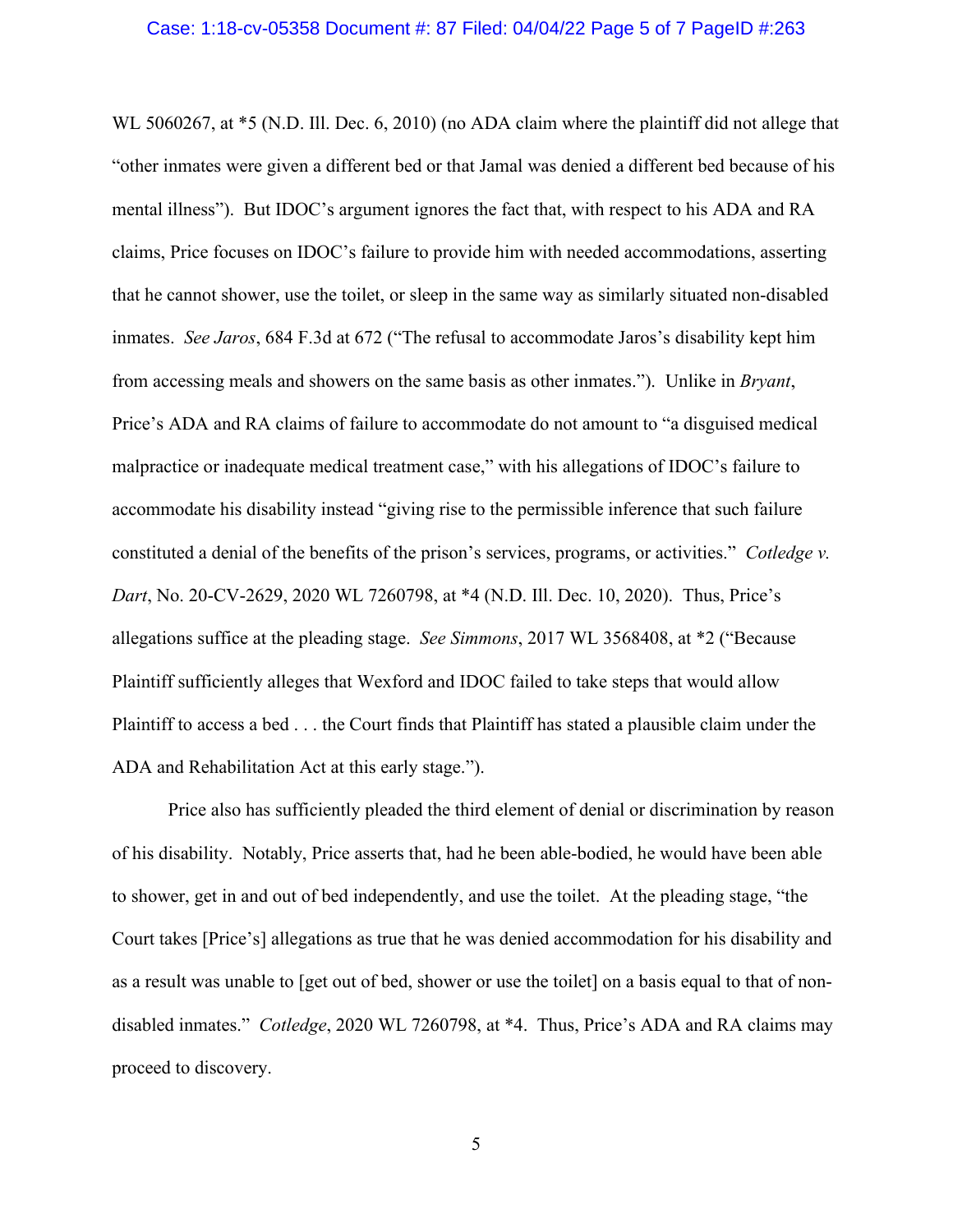## Case: 1:18-cv-05358 Document #: 87 Filed: 04/04/22 Page 6 of 7 PageID #:264

While the claims may proceed, the Court agrees with IDOC that Price cannot recover punitive damages under the ADA and RA. *See Barnes v. Gorman*, 536 U.S. 181, 189 (2002) ("B]ecause punitive damages may not be awarded in private suits brought under Title VI of the 1964 Civil Rights Act, it follows that they may not be awarded in suits brought under § 202 of the ADA and § 504 of the Rehabilitation Act."). Price did not address this argument, thereby conceding the issue. *See Alioto v. Town of Lisbon*, 651 F.3d 715, 721 (7th Cir. 2011) (a party waives an argument "by not responding to alleged deficiencies in a motion to dismiss"). The Court dismisses Price's requests for punitive damages on his ADA and RA claims.

# **II. Section 1983 Deliberate Indifference Claim**

IDOC next seeks to dismiss Price's § 1983 deliberate indifference claim on Eleventh Amendment immunity grounds and because it does not qualify as a "person" subject to suit under § 1983. Price did not address this argument in his response, waiving the issue. *See Alioto*, 651 F.3d at 721. Had he responded, the Court would find it appropriate to dismiss the § 1983 claim against IDOC, a state agency not subject to suit under § 1983. *Will v. Mich. Dep't of State Police*, 491 U.S. 58, 71 (1989) (holding that "neither a [s] tate nor its officials acting in their official capacities are 'persons' under § 1983"); *see also Pennhurst State Sch. & Hosp. v. Halderman*, 465 U.S. 89, 100–01 (1984) (in the absence of consent, the Eleventh Amendment bars suits against states and their agencies).

6